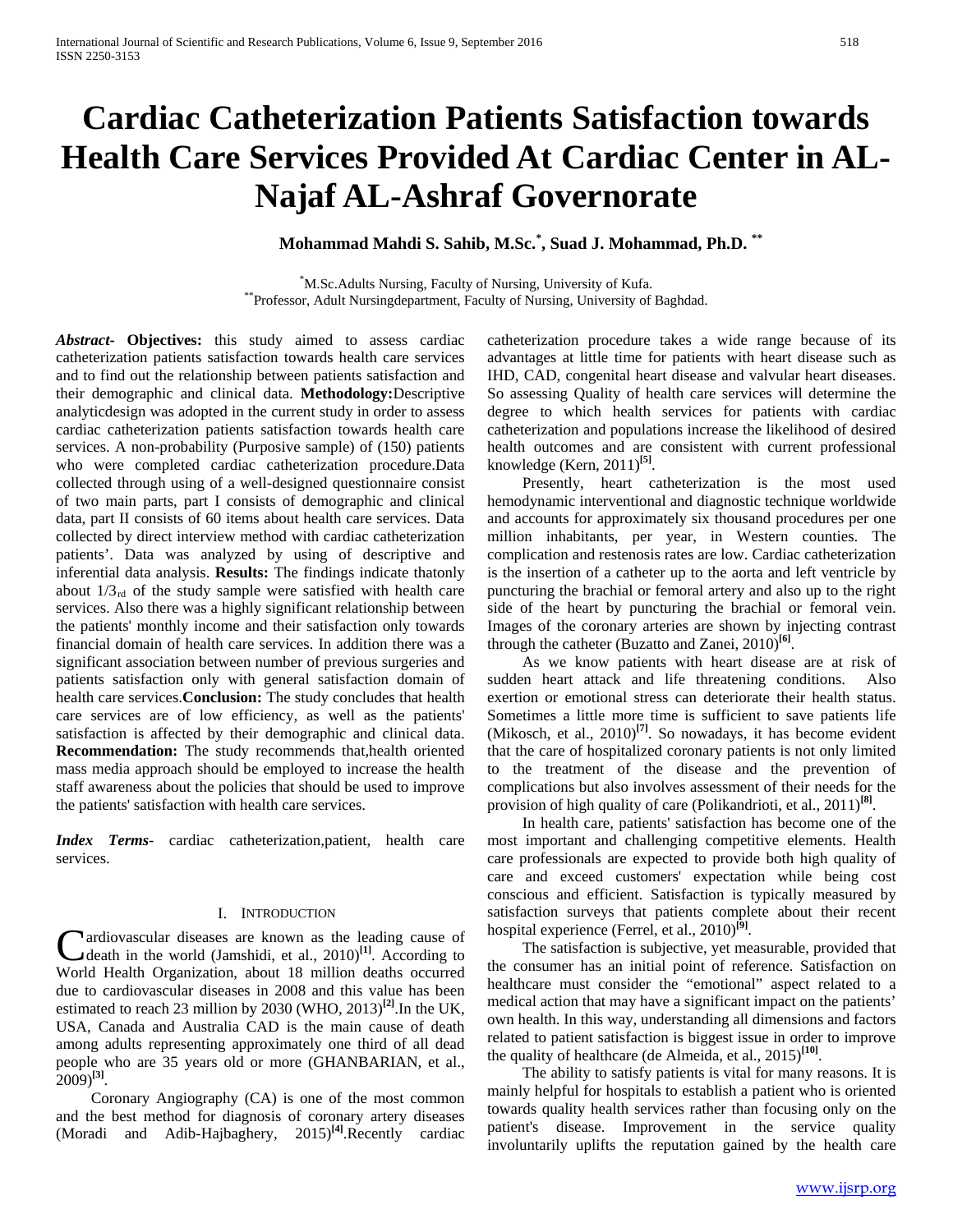institution. Patients' satisfaction is also a valuable competitive tool, to increase staff motivation (Dayasiri, 2010)**[11]**.

# **Objectives of the Study**

 To assess cardiac catheterization patients' satisfaction towards health care services provided at cardiac center in AL-Najaf AL-Ashraf governorate.

 To find out the relationship between cardiac catheterization patients' satisfaction towards health care services and their sociodemographic characteristics of age, sex, level of education, economic status, occupation, marital status and residence.

 To find out the relationship between cardiac catheterization patients' satisfaction towards health care services and their clinical data of medical diagnosis, disease duration and number of admission.

### II. METHODOLOGY

# **Design of the Study**

 Descriptive analytic Design was adopted in the current study in order to assess cardiac catheterization patients satisfaction towards health care services.This study started from October  $1<sup>st</sup>$ , 2015 to June  $30<sup>th</sup>$ , 2016 in order to achieve the early stated objectives.Non Probability "purposive" sample of (150) patients who were complete cardiac catheterization procedureat AL-Najaf center for heart surgery and cardiac catheterization, which represents Al-Najaf Al-Ashraf governorate.

 An Interviewing Patients' Satisfaction Questionnaire was prepared and modified by the researcher after reviewing of relevant studies and based on (PSQIII) to assess cardiac catheterization patients' satisfaction towards health care services. The final study instrument consists of two main parts:

# **Part 1:Demographic and Clinical Data**

which consists of  $(14)$  items, that include residency, age, gender, marital status, level of education, occupation, monthly income,number of admissions to the center, disease period, medical diagnosis, number of previous surgeries, the referral source to cardiac center (A physician or a hospital) and finally the time that the patient spent in the reception (less than 30 min\30-45 min\45-60 min\60 min or more).

# **Part III: Patients Satisfaction Form**

 The second part of the questionnaire consists of (60) items towards the following seven (7) domains of health care services provided in cardiac center: Access\availability\convenient domain, Communication domain, Financial aspects domain, General satisfaction domain, Interpersonal aspects domain,

Technical quality domain, Time spent with medical team domain, Nursing care domain.

 The data is collected through the utilization of a developed questionnaire (Arabic version) and by means of interview with each patient included in the present study. Each interview took approximately (20-25) minutes. The data collection process started from February  $8<sup>th</sup>$ , 2016 to April  $8<sup>th</sup>$ , 2016.

# **Statistical Analysis**

 In this study the data were analyzed by using of (SPSS) program V 20 (Statistical Package for Science Service), and the statistical package (Excel 2010). Below are the statistical data analysis methods to evaluate the study result:

 **Descriptive Data Analysis**:**A)**Statistical tables (Frequencies, percentages), **B)**Arithmetic mean and Mean of score–(MS), And the assessment by cutoff point (0.66) due to the three points likert scales with three levels of assessment, unsatisfied (1-1.66), unsatisfied to certain limit (1.67-2.33), and satisfied (2.34-3) **C)** Standard Deviation: Standard deviation used to measure of Variability when interval or ratio data are obtained. This statistic describes how values vary about the mean of the distribution, **D)**Pearson's correlation coefficient measured to determine the relationship between the studied scales and the different socio-demographic characteristics and clinical data, **E)**  (Alpha Cronbach) Reliability Coefficient – R.C. for the pilot study: **R.C. =** It was used to estimate the internal consistency of the study instrument, **F)** Graphical presentation by using:Pie-Chart.

 **Inferential Data Analysis:I**Binomial: for testing the random distribution of the observed frequencies according to their expected of two categorical nominal scale.

 **II**Chi-Square for testing a difference between several category nominal scales of dichotomous random variables.

# **Ethical Consideration:**

 An official permission is obtained from the faculty of nursing / university of Baghdad in order to conduct the study. Also permission is obtained from the Ministry of Planning Central Council of Statistics for the acceptance of the study questionnaire draft. Along with the former, an official permission is obtained from the Najaf Health Directorate as well as a formal permission from Department of Healthin AL-Najaf center for heart surgery and cardiac catheterization to collect the required data and interview the subjects at cardiac center wards. Finally, the researcher obtained an agreement from the patients themselves to participate voluntarily in the study.

#### III. RESULTS

**Table (1):The Study Sample Distribution according to their Demographic Data**

| Demographic data | <b>Ranking</b> | <b>Frequency</b> | Percent |  |
|------------------|----------------|------------------|---------|--|
| Age (years)      | 22-32          |                  |         |  |
|                  | 33-43          |                  |         |  |
|                  | 44-54          | 40               | 26.7    |  |
|                  | 55-65          | 66               | 44      |  |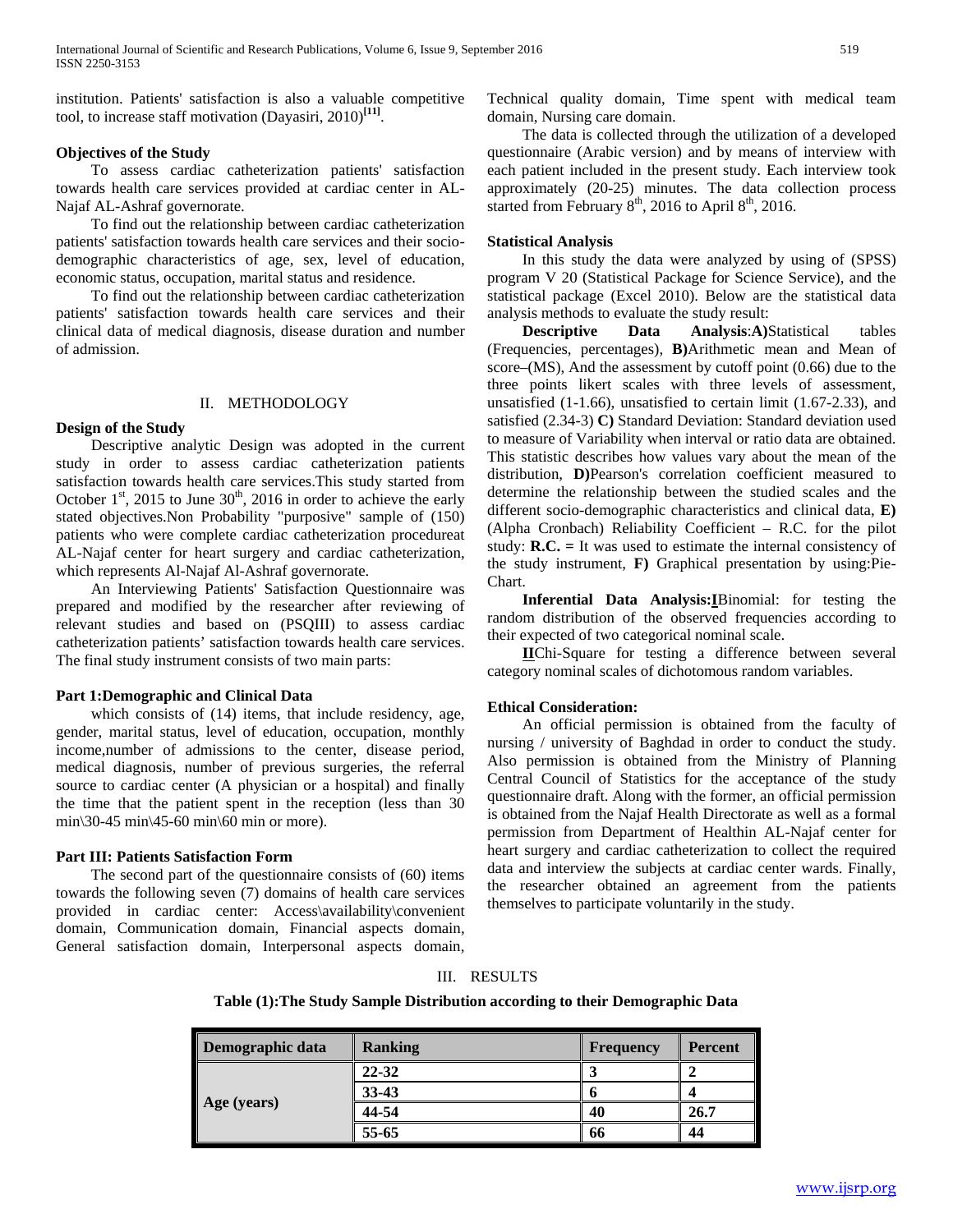|                           | 66-76                          | 30           | 20             |
|---------------------------|--------------------------------|--------------|----------------|
|                           | $77 = >$                       | 5            | 3.3            |
| <b>Gender</b>             | <b>Male</b>                    | 99           | 66             |
|                           | Female                         | 51           | 34             |
|                           | Not able to reads and writes   | 35           | 23.3           |
|                           | Able to reads and writes       | 6            | 4              |
|                           | <b>Primary school</b>          | 51           | 34             |
| <b>Level of education</b> | <b>Intermediate school</b>     | 17           | 11.3           |
|                           | <b>Secondary school</b>        | 16           | 10.7           |
|                           | <b>Institute</b>               | 17           | 11.3           |
|                           | <b>College or above</b>        | 8            | 5.3            |
|                           | <b>Enough</b>                  | 39           | 26             |
| <b>Monthly income</b>     | <b>Enough to certain limit</b> | 41           | 27.3           |
|                           | Not enough                     | 70           | 46.7           |
| <b>Residence</b>          | <b>Rural</b>                   | 29           | 19.3           |
|                           | <b>Urban</b>                   | 121          | 80.7           |
|                           | <b>Single</b>                  | $\mathbf{1}$ | 7              |
| <b>Marital status</b>     | <b>Married</b>                 | 125          | 83.3           |
|                           | <b>Divorced</b>                | 3            | $\overline{2}$ |
|                           | Widowed                        | 21           | 14             |
|                           | <b>Employee</b>                | 26           | 17.3           |
| Occupation                | <b>Free works</b>              | 30           | 20             |
|                           | Out of work                    | 74           | 49.3           |
|                           | <b>Retired</b>                 | 20           | 13.3           |

 The above table shows distribution of cardiac catheterization patients according to their socio-demographic data. It indicates that most of the study sample are male (66%) and they are between (55-65) years of age (44%). Also it views that most of patients regarding to the level of education are primary school graduated (34%). Concerning to economic status and occupation (46.7%) of study sample have not enough monthly income and (49.3%) of them are out of work. Finally the table (4.1) shows that (80.7%) of them are from urban residence and (83.3%) have been married regarding marital status.

|  | Table (2): The Study Sample Distribution according to their Clinical Data |  |  |
|--|---------------------------------------------------------------------------|--|--|
|--|---------------------------------------------------------------------------|--|--|

| <b>Clinical data</b>       | <b>Ranking</b>               | <b>Frequency</b> | <b>Percent</b> |
|----------------------------|------------------------------|------------------|----------------|
|                            | Angina                       | 100              | 66.7           |
| <b>Medical diagnosis</b>   | <b>Myocardial infarction</b> | 44               | 29.3           |
|                            | Valvular heart disease       | 6                | 4              |
|                            | One                          | 75               | 50             |
| Number of admission        | Two                          | 65               | 43.3           |
|                            | <b>Three</b>                 | 10               | 6.7            |
|                            | One                          | 54               | 36             |
| Number of previous surgery | Two                          | 26               | 17.3           |
|                            | No surgery                   | 70               | 46.7           |
| Doctor referral            | Yes                          | 126              | 84             |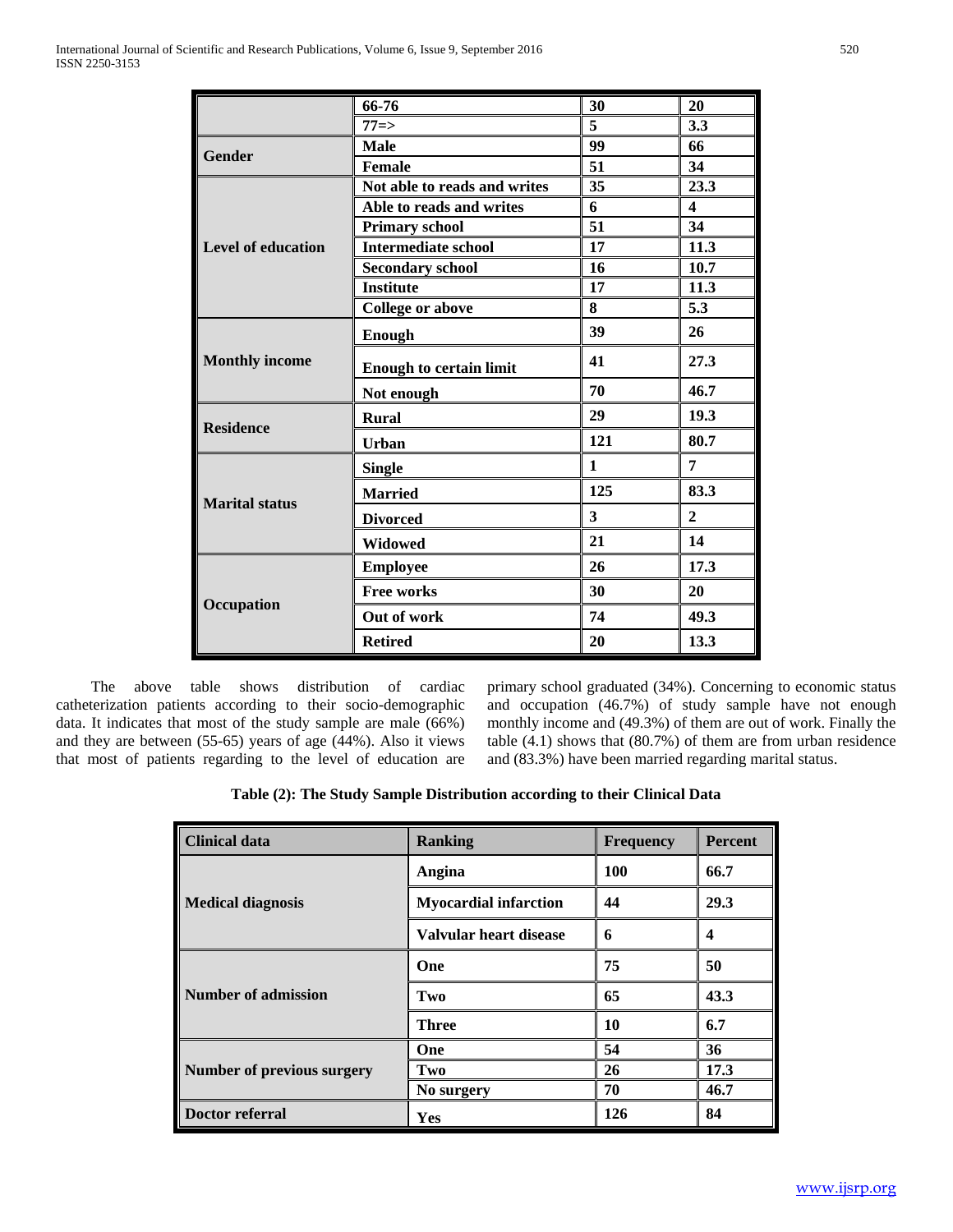|                          | N <sub>0</sub>      | 24  | 16   |
|--------------------------|---------------------|-----|------|
| <b>Hospital referral</b> | <b>Yes</b>          | 24  | 16   |
|                          | N <sub>0</sub>      | 126 | 84   |
| Time spent in reception  | Less than 30 min    | 16  | 10.7 |
|                          | 30-45 min           | 7   | 4.7  |
|                          | 45-60 min           | 15  | 10   |
|                          | More than 60 min1-3 | 112 | 74.7 |
|                          | $1-3$               | 134 | 89.3 |
| Disease period years     | $4 - 6$             | 8   | 5.3  |
|                          | $7-9$               | 2   | 1.3  |
|                          | $10-13$             | 6   | 4    |

 Table (2) reflects that in regarding to the medical diagnosis the majority of the study sample (66.7%) have angina disease and patients with (1-3) years disease period was of highest rate (89.3%). Also it shows that highest rate of them (50%) visit the cardiac center for first time, and mostly (46.7%) have no previous surgery concerning previous surgery. Furthermore, the study results indicated that majority of the study subjects (84%) are admitted through doctor referral and not hospital referral. Finally the biggest group of the patients (74.7%) was spent more than 60 minutes in reception before go into their wards.

**Table (3): Distribution of Patients by Their Responses towards Total Items of Health Care Services**

|              | <b>Scale</b>                       | F   | $\frac{0}{0}$ | <b>M.S.</b> | S.D  | <b>Evaluation</b>      |  |
|--------------|------------------------------------|-----|---------------|-------------|------|------------------------|--|
| <b>Total</b> | <b>Unsatisfied</b>                 | 5   | 3.3           |             |      | <b>Unsatisfied</b>     |  |
|              | Unsatisfied<br>to<br>certain limit | 91  | 60.7          | 2.32        | .537 | certain<br>to<br>limit |  |
|              | <b>Satisfied</b>                   | 54  | 36            |             |      |                        |  |
|              | <b>Total</b>                       | 150 | <b>100</b>    |             |      |                        |  |

**F=Frequency, %= Parentage, S.D= Standard Deviation, M.S= Mean of Score, Cut off point (0.66), Unsatisfied (mean of score 1-1.66), Unsatisfied to certain limit (mean of score 1.67-2.33), Satisfied (mean of score 2.34 and more).**

 Table (3) is the most important of the study results which reveals that the biggest group of the study sample (60.7%) are unsatisfied to certain limit with total items in the cardiac center

and based on the statistical cut of points (mean of score  $= 2.32$ ) all of the study subjects generally share the same result.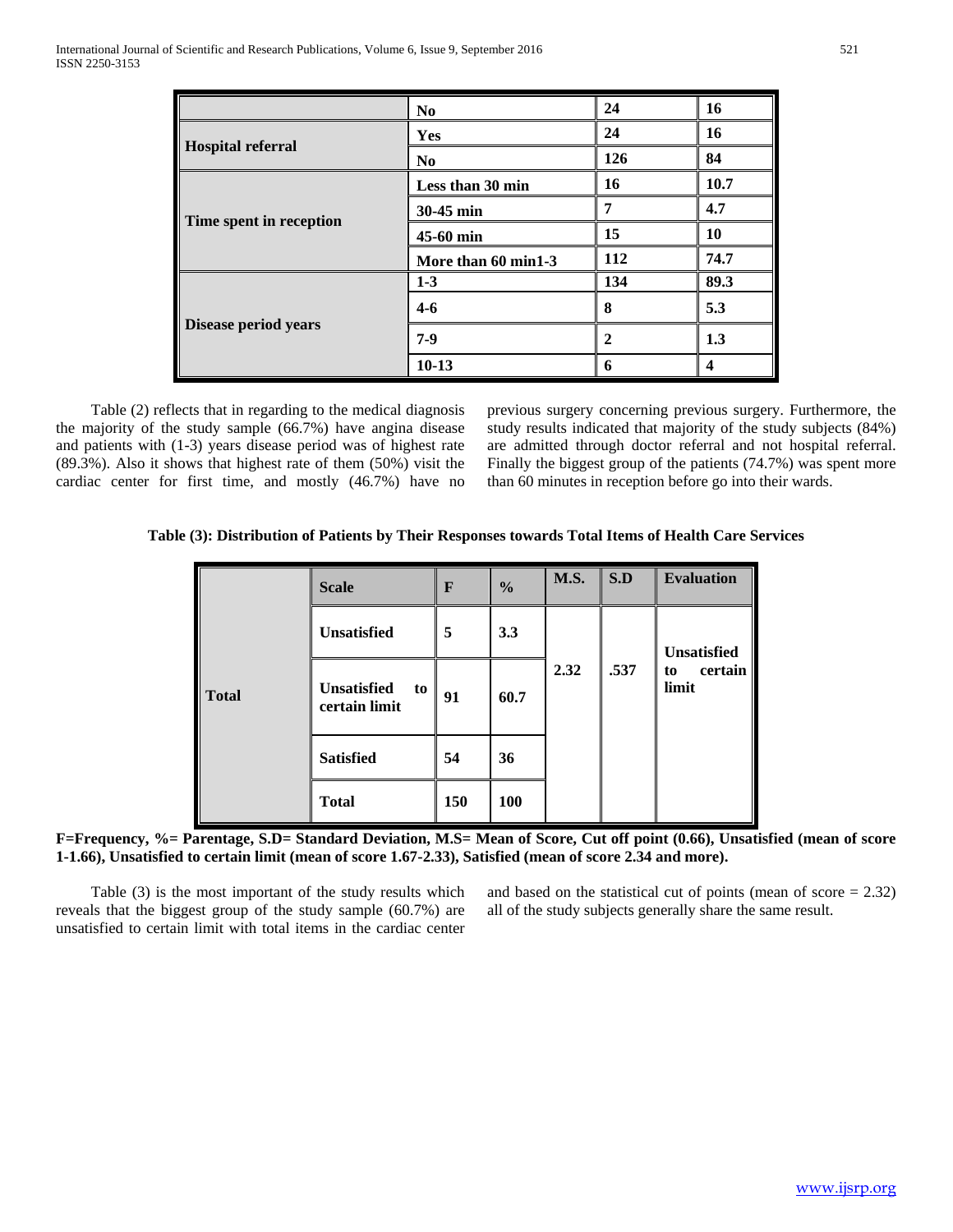

**Figure (4-1): Total Patients' Satisfaction with Health Care Services**

| Table (4): Statistical Association between, Patients Overall Responses to the Total Items of Health Care Services Provided at |
|-------------------------------------------------------------------------------------------------------------------------------|
| <b>Cardiac Center and Their Demographic Characteristics</b>                                                                   |

| Demographic           |                 | <b>Overall Ratification</b> |                                           |                  |                |                |         |
|-----------------------|-----------------|-----------------------------|-------------------------------------------|------------------|----------------|----------------|---------|
| data                  | <b>Rating</b>   | <b>Unsatisfied</b>          | <b>Unsatisfied</b><br>to<br>certain limit | <b>Satisfied</b> | $\mathbf{X}^2$ | D.F            | P value |
|                       | 22-32           | $\bf{0}$                    | $\overline{\mathbf{3}}$                   | $\pmb{0}$        |                |                |         |
|                       | 33-43           | $\mathbf{1}$                | $\overline{\mathbf{3}}$                   | $\overline{2}$   |                |                |         |
|                       | 44-54           | $\overline{\mathbf{3}}$     | 27                                        | 10               |                |                | .223    |
| Age/year              | 55-65           | $\mathbf{1}$                | 37                                        | 28               | 13             | 10             |         |
|                       | 66-76           | $\bf{0}$                    | 19                                        | 11               |                |                |         |
|                       | $77 = >$        | $\bf{0}$                    | $\overline{2}$                            | $\mathbf{3}$     |                |                |         |
|                       | <b>Male</b>     | $\overline{\mathbf{4}}$     | 56                                        | 39               | 2.17           | $\overline{2}$ | .337    |
| <b>Gender</b>         | <b>Female</b>   | $\mathbf{1}$                | 35                                        | 15               |                |                |         |
| <b>Residence</b>      | <b>Rural</b>    | $\bf{0}$                    | 18                                        | 11               |                | $\overline{2}$ | .536    |
|                       | <b>Urban</b>    | 5                           | 73                                        | 43               | 1.24           |                |         |
|                       | <b>Single</b>   | $\bf{0}$                    | $\mathbf{1}$                              | $\bf{0}$         |                |                |         |
| <b>Marital status</b> | <b>Married</b>  | 5                           | 76                                        | 44               |                | 6              |         |
|                       | <b>Divorced</b> | $\bf{0}$                    | $\overline{2}$                            | $\mathbf{1}$     | 1.97           |                | .922    |
|                       | Widowed         | $\bf{0}$                    | 12                                        | $\boldsymbol{9}$ |                |                |         |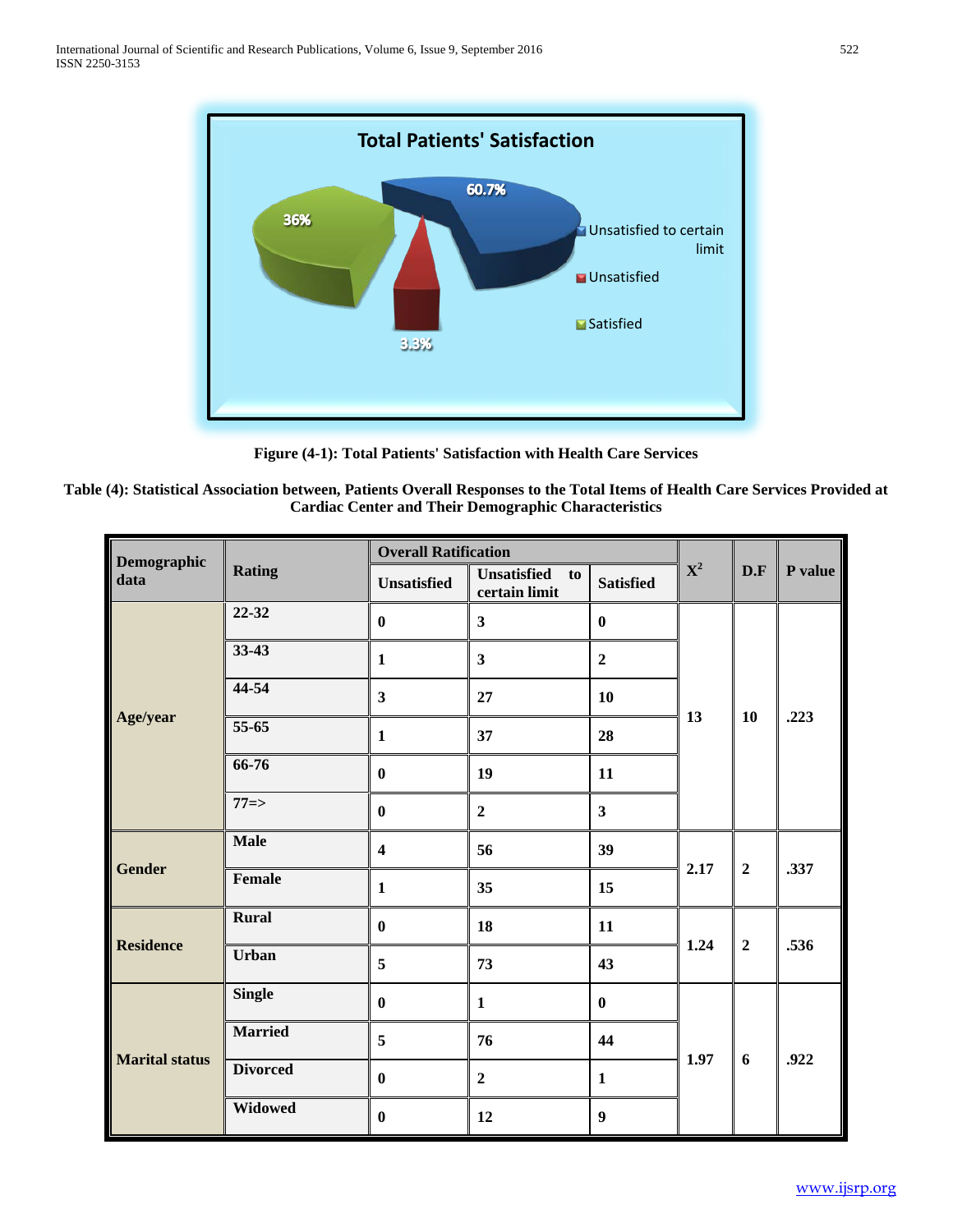|                                 | Not able to reads<br>and writes | $\mathbf{1}$     | 21               | 13                      |      |                         |      |
|---------------------------------|---------------------------------|------------------|------------------|-------------------------|------|-------------------------|------|
| <b>Level</b><br>of<br>education | Able to reads and<br>writes     | $\bf{0}$         | $\boldsymbol{2}$ | $\overline{\mathbf{4}}$ |      |                         |      |
|                                 | <b>Primary school</b>           | $\overline{2}$   | 31               | 18                      |      |                         |      |
|                                 | <b>Intermediate</b><br>school   | $\mathbf{1}$     | $\boldsymbol{9}$ | $\overline{7}$          | 11   | 12                      | .526 |
|                                 | <b>Secondary school</b>         | $\bf{0}$         | 13               | $\mathbf{3}$            |      |                         |      |
|                                 | <b>Institute</b>                | $\mathbf{0}$     | 9                | 8                       |      |                         |      |
|                                 | <b>College or above</b>         | $\mathbf{1}$     | 6                | $\mathbf{1}$            |      |                         |      |
|                                 | <b>Employee</b>                 | $\boldsymbol{2}$ | 15               | $\boldsymbol{9}$        |      | 6                       | .640 |
| <b>Occupation</b>               | <b>Free works</b>               | $\overline{2}$   | 18               | 10                      | 4.27 |                         |      |
|                                 | Out of work                     | $\mathbf{1}$     | 45               | 28                      |      |                         |      |
|                                 | <b>Retired</b>                  | $\bf{0}$         | 13               | $\overline{7}$          |      |                         |      |
| <b>Monthly</b><br>income        | <b>Enough</b>                   | $\bf{0}$         | 22               | 17                      |      |                         |      |
|                                 | Enough to certain<br>limit      | $\overline{2}$   | 22               | 17                      | 4.75 | $\overline{\mathbf{4}}$ | .314 |
|                                 | Not enough                      | 3                | 47               | 20                      |      |                         |      |

= **Chi-square, D.F= Degree of freedom, P-value= Probability value**

 This table shows that there is a non-significant association between the patients' satisfaction with health care services and their demographic data at p-value more than 0.05.

| Table (5): Statistical Relationship between, Patients Responses to the Total Items of Health Care Services and Their Clinical |  |
|-------------------------------------------------------------------------------------------------------------------------------|--|
| Data                                                                                                                          |  |

| <b>Clinical</b>             |                                 | <b>Overall ratification</b> |                                           |                         |                |                         | ${\bf P}$ |
|-----------------------------|---------------------------------|-----------------------------|-------------------------------------------|-------------------------|----------------|-------------------------|-----------|
| data                        | <b>Rating</b>                   | <b>Unsatisfied</b>          | <b>Unsatisfied</b><br>to<br>certain limit | <b>Satisfied</b>        | $\mathbf{X}^2$ | D.F                     | value     |
|                             | Angina                          | 3                           | 58                                        | 39                      |                | $\overline{\mathbf{4}}$ | .306      |
| <b>Medical</b><br>diagnosis | <b>Myocardial</b><br>infarction | 1                           | 29                                        | 14                      | 4.82           |                         |           |
|                             | Valvular heart<br>disease       | $\mathbf{1}$                | $\boldsymbol{4}$                          | 1                       |                |                         |           |
|                             | $1 - 3$                         | 5                           | 81                                        | 48                      |                | 6                       | .873      |
| <b>Disease</b>              | $4 - 6$                         | $\mathbf{0}$                | $\boldsymbol{4}$                          | $\overline{\mathbf{4}}$ | 2.46           |                         |           |
| period<br>(year)            | $7-9$                           | $\mathbf{0}$                | 1                                         | 1                       |                |                         |           |
|                             | $10-13$                         | $\mathbf 0$                 | 5                                         | 1                       |                |                         |           |
| Number of                   | One                             | $\overline{2}$              | 47                                        | 26                      | 2.75           | $\overline{\mathbf{4}}$ | .600      |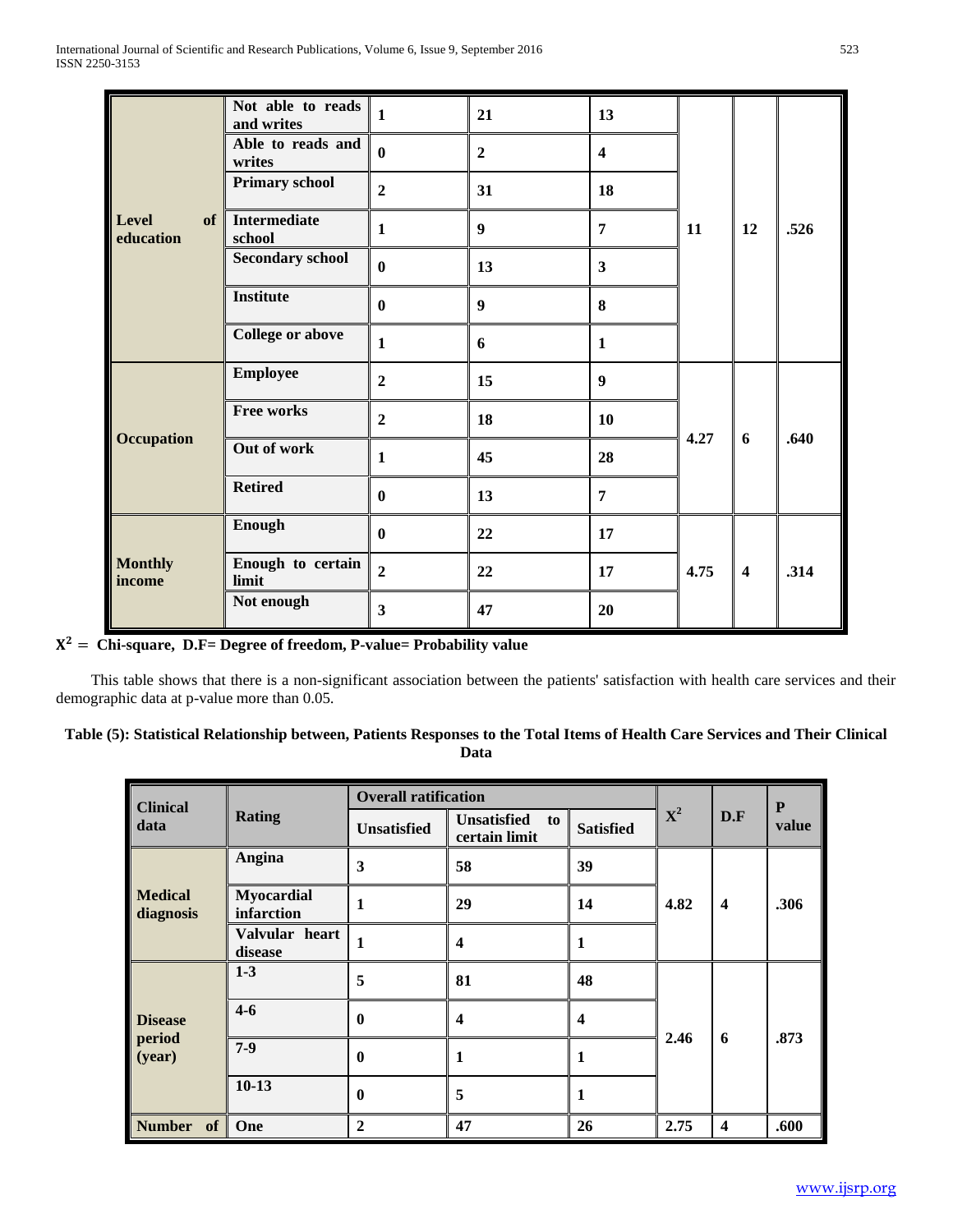| admission                  |                      |                         |                |                         |      |                         |      |
|----------------------------|----------------------|-------------------------|----------------|-------------------------|------|-------------------------|------|
|                            | Two                  | $\mathbf{3}$            | 36             | 26                      |      |                         |      |
|                            | <b>Three</b>         | $\mathbf{0}$            | 8              | $\overline{2}$          |      |                         |      |
|                            | One                  | $\overline{2}$          | 34             | 18                      |      | $\overline{\mathbf{4}}$ | .946 |
| Number of<br>previous      | Two                  | $\mathbf{1}$            | 14             | 11                      | .739 |                         |      |
| surgery                    | No surgery           | $\overline{2}$          | 43             | 25                      |      |                         |      |
| <b>Referral</b>            | Doctor referral      | $\overline{\mathbf{4}}$ | 74             | 48                      |      | $\overline{2}$          | .471 |
| source                     | Hospital<br>referral | $\mathbf{1}$            | 17             | 6                       | 1.50 |                         |      |
|                            | Less than 30<br>min  | $\bf{0}$                | 11             | 5                       |      |                         | .298 |
| Time spent<br>in reception | 30-45 min            | $\mathbf{1}$            | $\overline{2}$ | $\overline{\mathbf{4}}$ | 7.25 |                         |      |
|                            | 46-60 min            | $\mathbf{1}$            | 7              | $\overline{7}$          |      | 6                       |      |
|                            | More than 60<br>min  | $\overline{\mathbf{3}}$ | 71             | 38                      |      |                         |      |

# = **Chi-square, D.F= Degree of freedom, P-value= Probability value**

 The apparent table in previous page illustrates that there are non-significant relationship between patients' satisfaction and all of their clinical data, there by consideration of the P-value at more than 0.05.

|  | Table (6): Statistical Association between the Patients' Responses to Financial Domain and Their Demographic Data |  |  |  |  |
|--|-------------------------------------------------------------------------------------------------------------------|--|--|--|--|
|  |                                                                                                                   |  |  |  |  |

| Demographic<br>data   |                            | <b>Financial Domain Ratification</b> |                                              |                         |             |                |                    |
|-----------------------|----------------------------|--------------------------------------|----------------------------------------------|-------------------------|-------------|----------------|--------------------|
|                       | <b>Rating</b>              | <b>Unsatisfied</b>                   | <b>Unsatisfied</b><br>certain<br>to<br>limit | <b>Satisfied</b>        | ${\bf X}^2$ | D.F            | ${\bf P}$<br>value |
|                       | 22-32                      | $\mathbf{1}$                         | $\boldsymbol{0}$                             | $\boldsymbol{0}$        |             | 10             | 0.95               |
|                       | 33-43                      | $\mathbf{1}$                         | $\bf{0}$                                     | 5                       |             |                |                    |
|                       | 44-54                      | 7                                    | 6                                            | 27                      | 3.92        |                |                    |
| Age/year              | 55-65                      | 12                                   | 9                                            | 45                      |             |                |                    |
|                       | 66-76                      | 7                                    | $\overline{2}$                               | 21                      |             |                |                    |
|                       | 77-87                      | $\mathbf{1}$                         | $\bf{0}$                                     | $\overline{\mathbf{4}}$ |             |                |                    |
|                       | <b>Male</b>                | 22                                   | 10                                           | 67                      | 1.76        | $\overline{2}$ | 0.41               |
| <b>Gender</b>         | Female                     | $\overline{7}$                       | 7                                            | 37                      |             |                |                    |
|                       | <b>Single</b>              | $\bf{0}$                             | $\bf{0}$                                     | $\mathbf{1}$            |             | 6              | 0.73               |
|                       | <b>Married</b>             | 24                                   | 15                                           | 86                      | 3.58        |                |                    |
| <b>Marital status</b> | <b>Divorced</b>            | $\mathbf{1}$                         | $\mathbf{1}$                                 | $\mathbf{1}$            |             |                |                    |
|                       | <b>Widowed</b>             | $\overline{\mathbf{4}}$              | $\mathbf{1}$                                 | 16                      |             |                |                    |
|                       | Unable to read & write     | 7                                    | $\mathbf{3}$                                 | 25                      |             | 12             |                    |
| <b>Level</b><br>of    | Able to read & write       | $\bf{0}$                             | $\boldsymbol{2}$                             | $\overline{\mathbf{4}}$ |             |                |                    |
| education             | <b>Primary school</b>      | 15                                   | 5                                            | 31                      | 11.9        |                | 0.44               |
|                       | <b>Intermediate school</b> | 3                                    | $\overline{2}$                               | 12                      |             |                |                    |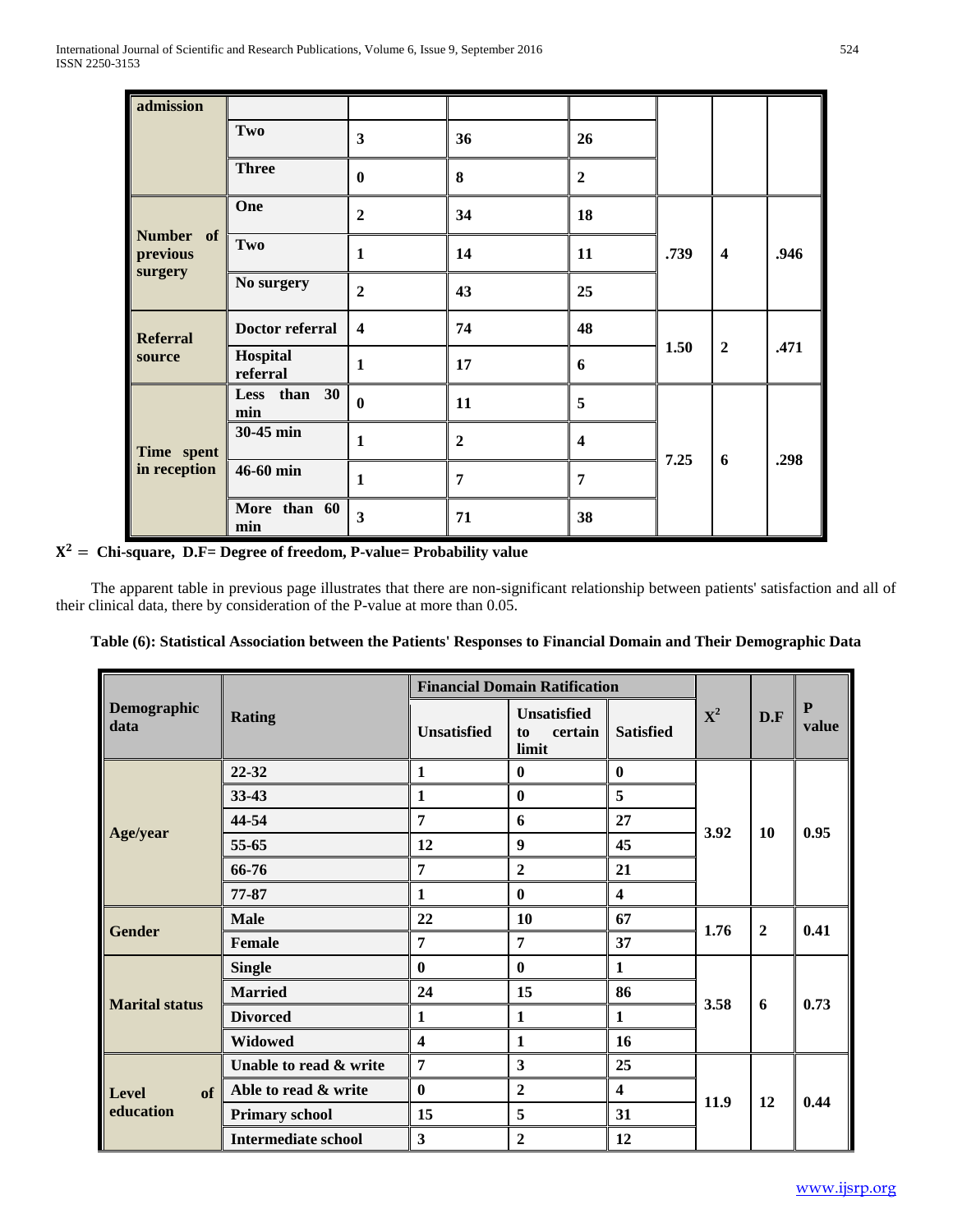|                          | <b>Secondary school</b>  |    |   | 13 |      |                         |         |
|--------------------------|--------------------------|----|---|----|------|-------------------------|---------|
|                          | <b>Institute</b>         |    |   | 13 |      |                         |         |
|                          | <b>College or above</b>  |    |   |    |      |                         |         |
|                          | <b>Employee</b>          |    |   | 22 | 6.37 | 6                       | 0.38    |
|                          | <b>Free works</b>        | o  |   | 17 |      |                         |         |
| Occupation               | Out of work              | 14 | 0 | 51 |      |                         |         |
|                          | <b>Retired</b>           |    |   | 14 |      |                         |         |
| <b>Monthly</b><br>income | Enough                   |    |   | 35 | 28.4 | $\overline{\mathbf{4}}$ | $0.00*$ |
|                          | <b>Moderately enough</b> | э  |   | 33 |      |                         |         |
|                          | Not enough               | 26 |   | 36 |      |                         |         |

= **Chi-square, D.F= Degree of freedom, P-value= Probability value** 

 Table (5) shows that there is no any significant correlation between patients' responses and all of their demographic characteristics at p-value of more than 0.05, except for monthly

income there is a strong correlation according to p-value of (0.00).

# **Table (7): Statistical Association between the Patients' Responses to General Satisfaction Domain and Their Clinical Data**

|                        |                              | <b>General</b><br><b>Satisfaction</b><br><b>Domain</b><br><b>Ratification</b> |                                              |                         |             |                         |                    |
|------------------------|------------------------------|-------------------------------------------------------------------------------|----------------------------------------------|-------------------------|-------------|-------------------------|--------------------|
| <b>Clinical Data</b>   | <b>Rating</b>                | <b>Unsatisfied</b>                                                            | <b>Unsatisfied</b><br>certain<br>to<br>limit | <b>Satisfied</b>        | ${\bf X}^2$ | D.F                     | ${\bf P}$<br>value |
| <b>Medical</b>         | Angina                       | 45                                                                            | 41                                           | 14                      | 0.73        | $\overline{\mathbf{4}}$ | 0.94               |
| diagnosis              | <b>Myocardial infarction</b> | 22                                                                            | 16                                           | 6                       |             |                         |                    |
|                        | Valvular heart disease       | $\overline{2}$                                                                | $\overline{\mathbf{3}}$                      | $\mathbf{1}$            |             |                         |                    |
|                        | $1-3$                        | 61                                                                            | 55                                           | 18                      | 17.9        | 18                      | 0.45               |
| <b>Disease</b>         | $4 - 6$                      | $\overline{\mathbf{3}}$                                                       | $\mathbf{3}$                                 | $\overline{2}$          |             |                         |                    |
| period/year            | $7-9$                        | $\mathbf{1}$                                                                  | $\mathbf{1}$                                 | $\bf{0}$                |             |                         |                    |
|                        | $10-13$                      | $\overline{\mathbf{4}}$                                                       | $\mathbf{1}$                                 | $\mathbf{1}$            |             |                         |                    |
| of<br><b>Number</b>    | One                          | 39                                                                            | 23                                           | 13                      | 6.82        | $\overline{\mathbf{4}}$ | 0.14               |
| admission              | Two                          | 25                                                                            | 32                                           | 8                       |             |                         |                    |
|                        | <b>Three</b>                 | 5                                                                             | 5                                            | $\bf{0}$                |             |                         |                    |
| of<br><b>Number</b>    | One                          | 24                                                                            | 28                                           | $\overline{2}$          | 10.9        | $\overline{\mathbf{4}}$ | $0.02*$            |
| previous               | Two                          | <b>11</b>                                                                     | 8                                            | $\overline{7}$          |             |                         |                    |
| surgeries              | No surgery                   | 34                                                                            | 24                                           | 12                      |             |                         |                    |
| <b>Referral source</b> | <b>Doctor referral</b>       | 57                                                                            | 50                                           | 19                      | 0.77        | $\overline{2}$          | 0.67               |
|                        | <b>Hospital referral</b>     | 12                                                                            | 10                                           | $\boldsymbol{2}$        |             |                         |                    |
|                        | Less than 30 min             | $\boldsymbol{9}$                                                              | $\overline{\mathbf{3}}$                      | $\overline{\mathbf{4}}$ | 6.63        | 6                       | 0.35               |
| Time spent in          | 30-45 min                    | $\overline{\mathbf{4}}$                                                       | $\overline{2}$                               | 1                       |             |                         |                    |
| reception              | 46-60 min                    | 5                                                                             | 9                                            | $\mathbf{1}$            |             |                         |                    |
|                        | More than 60 min             | 51                                                                            | 46                                           | 15                      |             |                         |                    |

= **Chi-square, D.F= Degree of freedom, P-value= Probability value**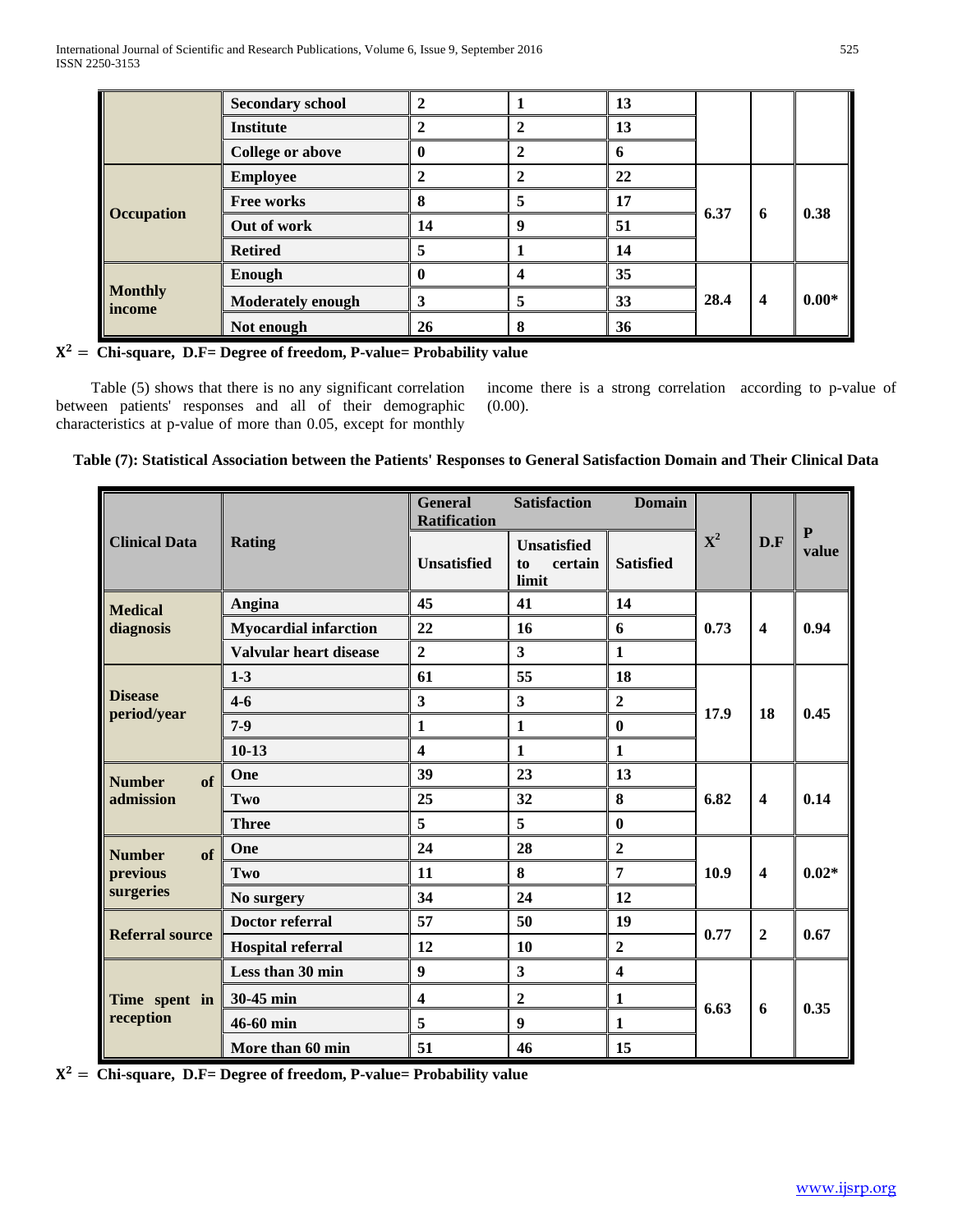The overhead cited table reveals that there are nonsignificant connection between patients' responses and all of their clinical data, except regarding to the number of previous surgery due to p-value of (0.02) which indicates that there is a significant connection.

#### IV. DISCUSSION

 According to table (1) the results of the present study show that the majority of the sample living at urban residential area. This result comes along with Okoro and Ngong (2012)**[12]**; Alzolibani (2011)**[13]**; Saleem et. al., (2011)**[14]** whose results indicate that the majority of the study subjects are reside in a big cities rather than the countryside.

 Regarding to the study subjects gender, the results indicate, that the higher percentage of the study sample are males. This result comes along with Saleemet. al., (2011)**[14]**; Mehta et. al., (2004)**[15]**; Akhtari-Zavare et. al., (2010)**[16],** all of them mentioned that the male is the dominant gender for patients with ischemic heart disease. In addition, the gender differences in the broad scope of health and illness have been the subject of extensive investigation, and are also currently gaining more attention in nursing.

 Regarding to the sample age groups, the study results indicate that the higher percentage of the study sample are within (55-65) years old. This result is supported by Oliveira-Filhoet. al.,  $(2012)^{[17]}$ ; Rastogi et. al.,  $(2004)^{[18]}$ , whose results indicated that the 52 years old is the dominant age for the study sample. Also Zareiet. al.,  $(2015)^{[19]}$ , study results argue that the average age of the patients was  $48\pm16.9$ . FinallyPiniet. al.,  $(2014)^{[20]}$ , results reflect that majority of patients age are (45-65) years old and this finding supports the present study result.

 Regarding to marital status, the majority of study sample are married. This result is agreed with Al Sharif (2008)<sup>[21]</sup>; Emadi et. al., (2009)<sup>[22]</sup><sup>*P*</sup>; Alemu et. al., (2014)<sup>[23]</sup><sup>*P*</sup>; Alzolibani (2011)<sup>[13]</sup><sup>*P*</sup></sup> Agosta  $(2009)^{[24]}$ ; Bisiriyu  $(2008)^{[25]}$ , they found that the highest percentage is for married patients. In addition, it's clear that the patients in the same age are often married when compared with those with early age groups. Also those patients are part of the east population, those population often marry early, as compared with other people from other cultures.

 Concerning with educational levels, the higher percentage are for those who are graduated from primary schools. This result agrees with Bisiriyu (2008)<sup>[25]</sup>; Ko, et. al., (2007)<sup>[26]</sup>; Lee and Mittelstaedt (2004)<sup>[27]</sup>; Halima (2015)<sup>[28]</sup>; Giannakopoulou et. al.,  $(2010)^{[29]}$ , all of them found that the majority of the study subjects are secondary school graduated. In additionSreenivas and Babu  $(2012)^{[30]}$ ; Tang et. al.,  $(2013)^{[31]}$ , study results reviewed that 68.33% have low level of education.

 Regarding occupational status, the highest percentage is for the out of work followed by the free work patients. This result come because most of the patients, male and female are of advanced age who prefer to work in their houses because of the alteration in the physical status. Al-Hussein and khaleel  $(2015)^{[32]}$ , stresses that 52% of the study sample are out of work while Shinde and Kapurkar  $(2014)^{[33]}$ , demonstrated that highest percentage 60% of study subjects are unemployed and these findings support the present study result regarding occupational

status. Also Javed  $(2005)^{[33]}$ ; Al-Biaty  $(2014)^{[35]}$ , indicates that the majority of patients are without work.

 According to table (2) in regarding to the diagnosis, the results indicated that the higher percentage is for angina. This result is supported with the Brown et. al.,  $(2008)^{[36]}$ ; Taylor et. al., (1998)<sup>[37]</sup>, the results indicated that the higher percentages are for patients those who are suffering from angina.

 In relation to the duration of disease, the higher percentage is for those who are suffering from the disease for one to three year. This result is in agreement with Halima  $(2015)^{28}$ , study finding which argue that 91% of the patients suffering from their disease for less than 4.5 years.

 Relative to the number of previous admission, the higher percentage is for those who are admitted for first time followed by two times previously.These results come because the patients who are admitted to the hospital are often from those with a new suffering.

 About describing the patients' previous surgeries this study shows that the biggest part of patients have no previous surgery. The study of Halima  $(2015)^{28}$ , supports this finding when concurs that many of their study participants had no previous surgery.

 When remember the monthly income the study results reflects that most of the patients are of insufficient income. Al Sharif (2008)<sup>[21]</sup>; Agosta (2009)<sup>[24]</sup>; Villarruz-Sulit et. al., (2009)<sup>[38]</sup>; Sreenivas and Babu (2012)<sup>[30]</sup>; Singh et. al., (2013)<sup>[39]</sup>; Shinde and Kapurkar  $(2014)^{[33]}$ , all of them are in covenant with the present study result through demonstrating that the largest portion of the study participants are of low and insufficient monthly income.

 Focusing on patient referral to the cardiac center the study reveals that more than half of them referred to the center by physicians (doctors).

 Finally refer to the amount of time that the patients spent in the reception the current study stresses that great number of the study subjects spent more than 60 min in the reception. Coming along with existing study result Joshi et. al.,  $(2013)^{[40]}$ *,* in their study of patients satisfaction admits that the time of coming to hospital and consulted by doctor was too long. While Qadriet. al.,  $(2012)^{[41]}$ , conversely determined that proportion of respondents indicating that waiting time was excellent, very good and good were 18%, 32% and 20% respectively. Most patients had to wait for 15-30 minute to be called into the consultation room. 32.4% of the patients said that they did not have to wait, but were called instantly.

 According to the table (3) and figure (1), in this study the findings depict that the highest ratio of participants 60.7% are unsatisfied to certain limit with total items of health care services followed by 36% satisfied. This result comes because of the insufficient quality of care in the access-availability-convenience domain, general satisfaction domain, and time spent with medical team domain that represents low level of satisfaction. Also there are items in other domains which influence the overall satisfaction level. The study of Mukhlif  $(2015)^{[42]}$ , interact positively with present study findings. It was conducted in the public teaching hospitals of Mosul city and involved several hospitals to find out if the quality of health care services provided was enough to satisfy the patients' demands. The study were stresses that (40 %) of patients completely satisfied, and (60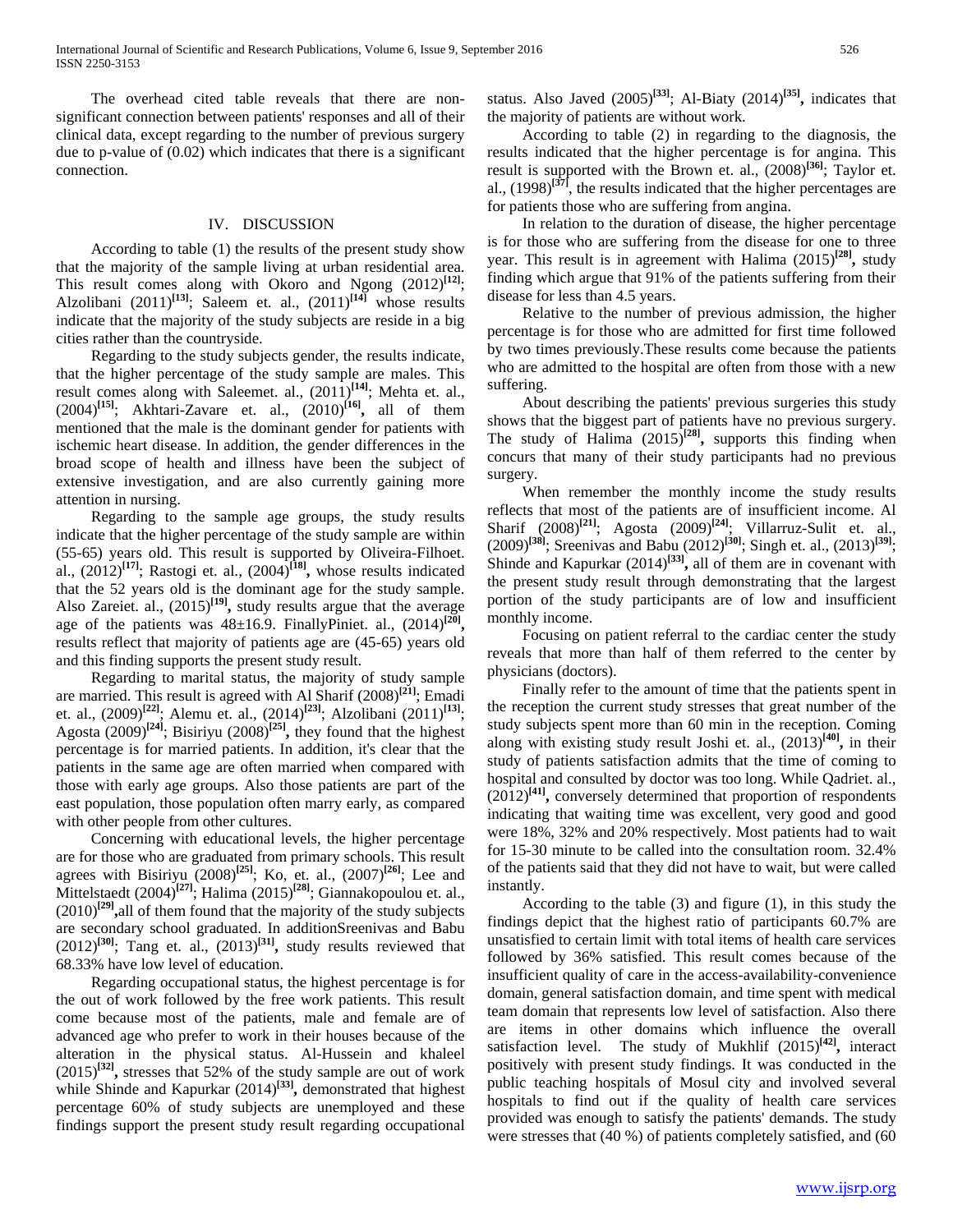%) of patients not satisfied in Ibn-Sina teaching hospital. for Al-Jamhory teaching hospital (47 %) of patients were completely satisfied, and (53 %) of patients were not, while (42 %) of patients stayed completely satisfied, and (58 %) of them remained not in Al-Salam teaching hospital. At the end (49 %) of respondents stood completely satisfied, while the remainder notice unsatisfied in Al-Kansaa teaching hospital.

 In other study and on the same wayIbrahim**[43]** who conducted a patients satisfaction survey in 2008 concludes that 20.7% of contributors were satisfied, 20.3% unsatisfied 59% remained unsatisfied to certain limit. Plus the previously stated studiesSa'adoon**[44]** and others complete their patient satisfaction study in 2008 about health care services quality in Thi-qar province hospitals of Iraq admits that of the clients, sixty one (13.4%) were very satisfied with the health care services provided in the facility, three hundred nineteen (70.5%) were unsatisfied to certain limit, and eighty two of them (18.1%) were very unsatisfied.

According to tables  $(4)$ ,  $(5)$ ,  $(6)$  and  $(7)$ The study marks shows that there is a non-significant association between the patients' satisfaction with the total health care service items and their demographic and clinical data at p-value more than (0.05) generally. But specifically the study marks illustrate that there are significant correlations only between the patients satisfaction with financial aspects domain and their monthly income, at pvalue of (0.00), and also between the patients' satisfaction with general satisfaction domain and their number of previous surgeries, at p-value of  $(0.02)$ .

 Mandokhailet. al., (2007)**[45]**study outcomes, didn't demonstrate any significant relationship between patients' satisfaction and all of their demographic and clinical data, and these outcomes support the existent study findings. The second study is of **Joy** (2011)<sup>[46]</sup>, which shares the same results with the one before cited study and indicates that there was a nonsignificant correlation between patients' satisfaction and all of their demographic and clinical data except for gender. Third study which concur that there was a non-significant link between the patients' satisfaction and their demographic and clinical characteristics as a whole is of Ibrahim (2008)**[43]**. In addition there are some other studies like, Tang  $(2013)^{[31]}$ ; and Narenjiha et. al.,  $(2012)^{[47]}$ , their study findings show that there was no significant relationship among age, gender, marital status and patients' satisfaction, and also Mukhlif (2015)**[42],** revealed that a non-significant association was between gender, level of education, occupation and the patients satisfaction.

 Regarding to the monthly income difference with financial aspects domain of health care services at this study,Afzalet. al.,  $(2014)$ ,<sup>[43]</sup> study results agree this result when stresses that there was a statistical significant difference between patients' monthly income and their satisfaction with health care services at p-value 0f (0.001). Also Bener and Ghuloum (2013)**[48],** assure this fact when stipulated that the significant correlation was visible between patients' satisfaction about health care services, and their monthly income at p-value of (0.03). On the same lineGanasegeran**[49]** and others were conduct a patients' satisfaction survey in 2015 which its outcome reflects that there was a significant difference between patients satisfaction towards health care services and their monthly income at (0.001) p-value. FinallyAl-Hussein and Khaleel (2015)**[32]** study also support current study findings as it reveals that there was a significant association between patients' monthly income and their level of satisfaction concerning health care services, according to p-value of (0.00).

 With reference to the statistical association between number of previous surgeries and level of patients' satisfaction towards general satisfaction domain of health care services, Al-Sakkaket. al., (2008)<sup>[50]</sup>study upshots, appear that there was a significant relationship between patients experience and their level of satisfaction regarding health care services based on the p-value of (0.015), and it is equal to the existent study findings. Equivalently also another study of Nuha (2009)**[51],** stated that there was a strong significant link between patients history of previous hospitalization and their responses to the health care service items according to p-value of  $(0.001)$ .

# V. CONCLUSIONS

- 1. Health care services provided at cardiac center are of low efficiency due to that, only about  $1/3<sub>rd</sub>$  of study participants are satisfied with it.
- 2. Accessibility, general satisfaction, and time spent with medical team domains, affect cardiac catheterization patients' dissatisfaction more than the other domains.
- 3. Of demographic data, merely monthly income affects the cardiac catheterization patients' satisfaction, only towards financial domain of health care services.
- 4. Of clinical data, merely number of previous surgeries affects the cardiac catheterization patients' satisfaction, only with general satisfaction domain of health services.
- 5. Males within 55 to 65 years old who are living in urban are more risky for ischemic heart diseases specially angina, than the others.
- 6. Almost ischemic heart disease patients have inadequate monthly income, because the disease nature, constraints them to leave their works.
- 7. Acute cases of ischemic heart disease are the commonest which treated by cardiac catheterization procedure, this conclusion come because the largest portion of the study sample admitted for the first time to a cardiac center, have short disease period, and have no previous surgeries.

# **RECOMMENDATIONS**

# **Based on the study conclusion, the study recommends the following:**

- 1. An intensive comprehensive wide population-based (national level) studies could be conducted to assess the cardiac catheterization patients' satisfaction towards health care services provided in cardiac centers, with a suitable solutions for improvement of health care services.
- 2. More emphasis should be put on the importance of patient's satisfaction especially towards health care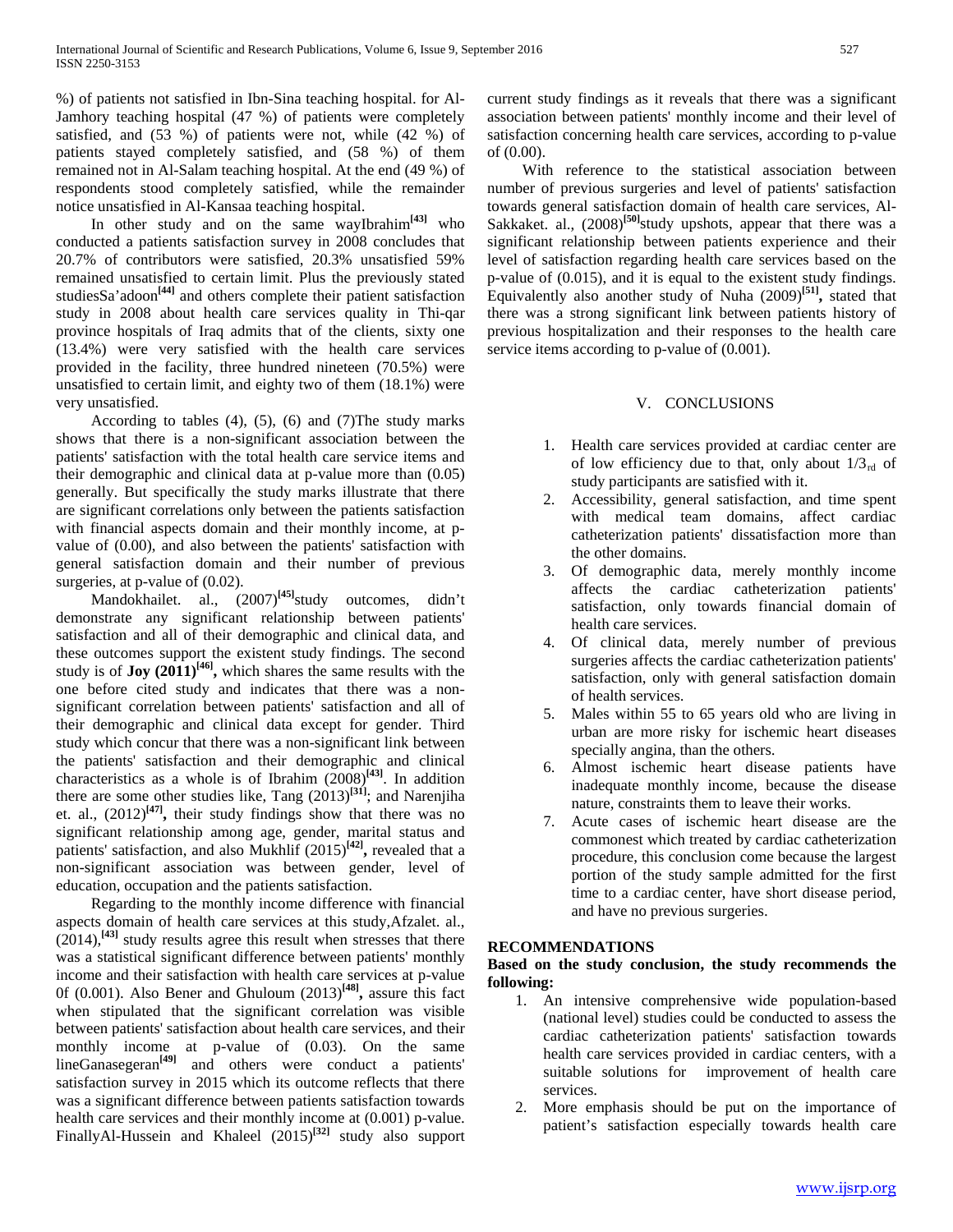services in the curriculum of medical and nursing colleges as well as health institutes and nursing schools.

- 3. Health oriented mass media approach should be employed to increase the health staff awareness about the policies that should be used to improve the patients' satisfaction to health care services.
- 4. Sustain in service education activities for all health care providers and more emphasis to be put on the importance of patients' satisfaction regarding health care services provided in cardiac centers.

 Health care providers especially in cardiac centers can utilize the findings of the present study to recognize the strengths and weaknesses of health care services and adopt necessary measures in enhancing health care quality to increase patients' satisfaction.

#### **REFERENCES**

- [1] Jamshidi N, Abbaszadeh A, NajafiKaliani M. "The effect of video education on comfort and tolerability of patients undergoing coronary angiography." Iranian Journal of Nursing Research. 2010; 5 (16): P.P. 38- 44.
- [2] WHO. Cardiovascular disease. World Health Organization. 2013; [cited accessed August 28, 2013]. Available from: http://www.who. int/cardiovasculardiseases/en/index.html.
- [3] Ghanbarian A, Hadaegh F, Harati H, Zabetian A, Azizi F. "Prevalence of coronary heart disease among Tehran adults." Tehran Lipid and Glucose Study Eastern Mediterranean Health Journal, 2009; 15 (1).
- [4] Moradi T, Adib-Hajbaghery M. The Effect of a Multi-Modal Preparation Package on Anxiety in Patients Undergoing Coronary Angiography. International Cardivascular Research Journal. 2015 Jan; 9 (1): p.p. 10-16.
- [5] Kern MJ. The cardiac catheterization handbook. Fifth edition. Printed in China: saunders Elsevier; 2011: P.P. 1-4
- [6] Buzatto LL, Zanei SS. Patients' anxiety before cardiac catheterization. Einstein (São Paulo). 2010 Dec; 8 (4): P.P. 483-487.
- [7] Mikosch P, Hadrawa T, Laubreiter K, Brandl J, Pilz J, Stettner H, Grimm G. "Effectiveness of respiratory‐sinus‐arrhythmia biofeedback on state‐anxiety in patients undergoing coronary angiography." Journal of Advanced Nursing. 2010 May 1; 66 (5): p.p. 1101-1110.
- [8] Polikandrioti M, Babatsikou F. "Information to coronary disease patients." Health science journal. 2013; 7 (1), p.p. 3-10.
- [9] Ferrel B, Virani R, Paice J. "Statewide efforts to improve palliative care in critical care settings." American Association of Critical Care Nurse, 2010; 30 (6), p.p. 40-45.
- [10] de Almeida RS, Bourliataux-Lajoinie S, Martins M. "Satisfaction measurement instruments for healthcare service users: a systematic review (Instrumentosparamensuração de satisfação de usuários de serviços de saúde: umarevisãosistemática)." Cademos de SaúdePública Rio de Janeiro. 2015 Jan; 31 (1): P.P. 11-25.
- [11] Dayasiri MB, Lekamge EL. "Predictors of patient satisfaction with quality of health care in Asian hospitals." Australasian Medical Journal. 2010 Nov 1; 3 (11): p. 739-44.
- [12] Okoro RN, Ngong CK. "Assessment of patient's antihypertensive medication adherence level in non-comorbid hypertension in a tertiary hospital in Nigeria." Int J Pharm Biomed Sci. 2012; 3 (2): P.P. 47-54.
- [13] Alzolibani AA. "Patient satisfaction and expectations of the quality of service of University affiliated dermatology clinics." Journal of Public Health and Epidemiology. 2011 Feb 28; 3 (2): P.P. 61-67.
- [14] Saleem F, Hassali MA, Shafie AA, Awad AG, Bashir S. "Association between knowledge and drug adherence in patients with hypertension in Quetta, Pakistan." Tropical Journal of Pharmaceutical Research. 2011 Apr 1; 10 (2): P.P. 125-132.
- [15] Mehta RH, Montoye CK, Faul J, Nagle DJ, Kure J, Raj E, Fattal P, Sharrif S, Amlani M, Changezi HU, Skorcz S. "Enhancing quality of care for acute myocardial infarction: shifting the focus of improvement from key

indicators to process of care and tool use: the American College of Cardiology Acute Myocardial Infarction Guidelines Applied in Practice Project in Michigan: Flint and Saginaw Expansion." Journal of the American College of Cardiology. 2004 Jun 16; 43 (12): P.P. 2166-73.

- [16] Akhtari-Zavare M, Abdullah MY, Hassan ST, Said SB, Kamali M. "Patient satisfaction: evaluating nursing care for patients hospitalized with cancer in Tehran Teaching Hospitals, Iran." Global journal of health Science. 2010 Apr 1; 2 (1): P. 117.
- [17] Oliveira-Filho AD, Barreto-Filho JA, Neves SJ, Lyra Junior DP. "Association between the 8-item Morisky Medication Adherence Scale (MMAS-8) and blood pressure control." Arquivosbrasileiros de cardiologia. 2012 Jul; 99 (1): P.P. 649-58.
- [18] Rastogi T, Reddy KS, Vaz M, Spiegelman D, Prabhakaran D, Willett WC, Stampfer MJ, Ascherio A. "Diet and risk of ischemic heart disease in India. The American journal of clinical nutrition." 2004 Apr 1; 79 (4): P.P. 582- 92.
- [19] Zarei E, Daneshkohan A, Pouragha B, Marzban S, Arab M. "An Empirical study of the Impact of Service Quality on patient Satisfaction in private Hospitals, Iran." Global journal of health science. 2015 Jan 1; 7 (1): P. 1.
- [20] Pini A, Sarafis P, Malliarou M, Tsounis A, Igoumenidis M, Bamidis P, Niakas D. "Assessment of Patient Satisfaction of the Quality of Health Care Provided by Outpatient Services of an Oncology Hospital." Global journal of health science. 2014 Sep 1; 6 (5): P.P. 196-203.
- [21] Al Sharif BF. "Patients' satisfaction with hospital services at Nablus District, West bank, Palestine." Doctoral dissertation, AL- Najaf National University, 2008: P. 1
- [22] Al Emadi N, Falamarzi S, Al-Kuwari MG, Al-Ansari A. 'Patients' Satisfaction with Primary Health Care Services in Qatar." Middle East Journal of Family Medicine. 2009; 7 (9): P.P. 2-35.
- [23] Alemu S, Jira C, Asseffa T, Desa MM. "Changes in in-patient satisfaction with nursing care and communication at DebreMarkos Hospital, Amhara region, Ethiopia. "American Journal of Health Research. 2014; 2 (4): P.P. 171-176.
- [24] Agosta LJ. "Patient satisfaction with nurse practitioner-delivered primary healthcare services." Journal of the American Academy of Nurse Practitioners. 2009 Nov 1; 21 (11): P.P. 610-7.
- [25] Bisiriyu G. "Non-adherence to Lifestyle Modification Recommendations (diet and exercise) among type 2 Diabetes Mellitus Patients attending Extension Clinic in Gaborone, Botswana." Published Thesis. Faculty of Medicine at the University of Limpopo (Medunsa Campus), Republic of South Africa, 2008. P.P. 1-3.
- [26] Ko GT, Chan JC, Tong SD, Chan AW, Wong PT, Hui SS, Kwok R, Chan CL. "Associations between dietary habits and risk factors for cardiovascular diseases in a Hong Kong Chinese working population-the Better Health for Better Hong Kong"(BHBHK) health promotion campaign." Asia Pacific journal of clinical nutrition. 2007 Dec 1; 16 (4): P.P. 757-65.
- [27] Lee Y, Mittelstaedt R. "Impact of injury level and self-monitoring on free time boredom of people with spinal cord injury. Disability and rehabilitation." 2004 Oct 7; 26 (19): P.P. 1143-9.
- [28] Halima DK, Al-Rubaiyee Y. "Assessment of Patients' Adherence to Therapeutic Recommendations after Ischemic Heart Diseases in Al-Najaf City." Kufa Journal for Nursing Sciences| 2015 .التمريضية للعلوم الكوفة مجلة Oct 11; 5 (2).
- [29] Giannakopoulou G, Tsironi M, Prezerakos P, Fotis T, Giannakopoulou E, Zyga S. Surgical patient satisfaction: nursing care quality index. Original Article. 2010:14-20.
- [30] Sreenivas T, Babu NS. "A study on patient satisfaction in hospitals (A Study on Three Urban Hospitals in Guntur District, Andhra Pradesh)." International journal of Management Research &Bussiness Strategy. 2012 Oct; 1 (1): P.P. 101-118.
- [31] Tang WM, Soong CY, Lim WC. "Patient satisfaction with nursing care: a descriptive study using interaction model of client health behavior." International Journal of Nursing Science. 2013; 3 (2): P.P. 51-56.
- [32] Al-Hussein RA, Khaleel MA. "Assessment of Patients Satisfaction Regarding Nursing Care Provided at General Hospitals in Al-Najaf City." Kufa Journal for Nursing Sciences| 2015 .التمريضية للعلوم الكوفة مجلة Nov 18; 5 (3): P.P. 26-27.
- [33] Shinde M, Kapurkar K. "Patient's Satisfaction with Nursing Care Provided in Selected Areas of Tertiary Care Hospital." International Journal of Science and Research. 2014 Feb; 3 (2): P. 150-151-152-161.